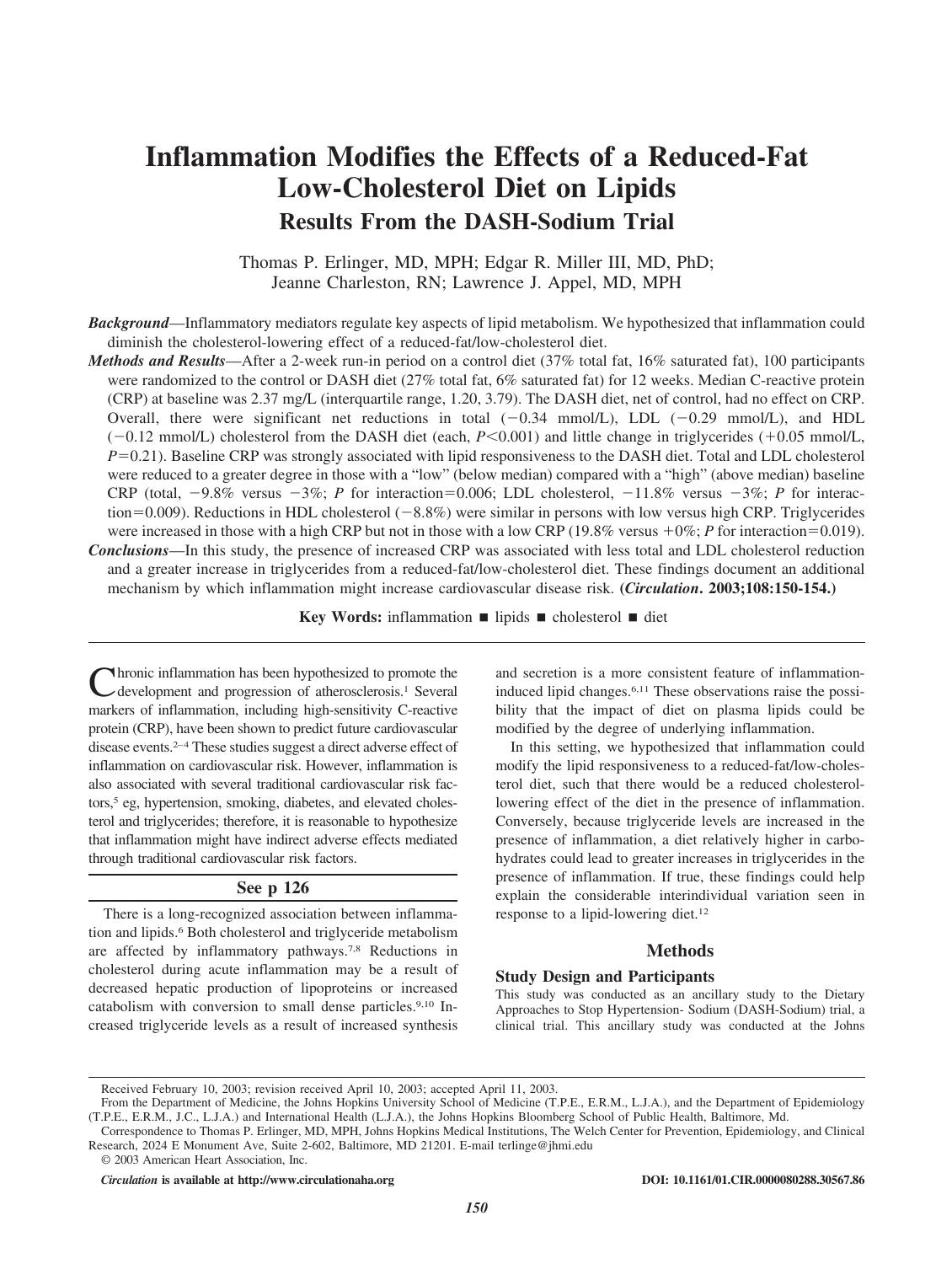Hopkins clinical center. As an ancillary study, it was designed and analyzed only by the coauthors. Detailed descriptions of the design of the DASH-Sodium trial and of its main results have been published.13 The protocol was approved by a local Institutional Review Board. All participants provided written informed consent.

Study participants were healthy adults (age  $\geq$  22 years) who were not receiving antihypertensive medications and who had a systolic blood pressure of 120 to 159 mm Hg and diastolic blood pressure of 80 to 95 mm Hg (average of 3 screening visits). Persons with total cholesterol  $>$ 260 mg/dL were excluded from the study. In addition, persons were excluded if their LDL cholesterol (LDL-C) warranted pharmacological therapy according to the National Cholesterol Education Program Adult Treatment Program II guidelines,<sup>14</sup> that is, LDL-C  $>$  220 mg/dL for young adults (men  $<$  35 years old and premenopausal women) without 2 or more cardiovascular disease risk factors, LDL-C  $>$  190 mg/dL for older individuals without 2 or more cardiovascular disease risk factors, and LDL-C  $>$ 160 mg/dL for individuals with 2 or more cardiovascular risk factors. Persons were also excluded if they were taking cholestyramine, colestipol, or an unstable dose of a statin or any other lipid-lowering agents not already excluded. Six participants (5 control, 1 DASH) were taking a lipid-lowering agent at baseline. No participants reported starting or stopping lipid-lowering therapy during the trial. Participants were excluded if they reported drinking more than 14 alcoholic drinks per week. Of those who reported drinking (19 control, 17 DASH), the average number of drinks consumed was 3.9 per week (control) and 3.4 per week (DASH). Baseline CRP values were missing for 3 participants and they were excluded from this analysis.

The DASH-Sodium trial tested the effects of 2 dietary patterns (DASH versus control) using a parallel design and 3 dietary sodium levels (150, 100, and 50 mmol/d for a 2100-kcal diet) using a crossover design within each diet.13 The 2 dietary patterns in the present study corresponded to the "control" and "combination" diets in the first DASH trial.15 The combination, or DASH, diet emphasizes fruits and vegetables (total of  $\approx$ 9 servings per day), low-fat dairy products, and other reduced-fat foods. The DASH diet provided 27% of calories from total fat: 6% from saturated fat, 13% monounsaturated fat, and 8% polyunsaturated fat. In contrast, the control diet provided 37% of calories from total fat: 16% saturated fat, 13% monounsaturated fat, and 8% polyunsaturated fat. In addition, the DASH diet provided 151 mg/d of cholesterol, compared with 300 mg/d in the control diet.

Meals were prepared in a metabolic kitchen and served in an outpatient dining facility. Throughout the 14 weeks of feeding, participants agreed to eat only the food provided to them and nothing else. Caloric intake was adjusted to maintain a stable weight.

After attending a series of 3 screening visits to determine eligibility and to collect baseline data, participants began a 2-week run-in feeding period using the control diet at the higher sodium level. Participants were then randomized to the DASH or control diet and also randomized to the sequence of sodium intake. After randomization, there were three 30-day feeding periods, 1 at each of the 3 sodium levels provided in a random order. Sampling of blood occurred at baseline (before randomization) and at the end of each 30-day period.

#### **Measurements**

Personnel involved in collection of outcome data were unaware of participants' diet assignment. Adherence to the diet was assessed by reviewing participants' food diaries and by measuring 24-hour urinary excretion of electrolytes and urea nitrogen.

Blood was drawn from the antecubital vein into a Vacutainer tube after an overnight fast and allowed to clot for 15 minutes before being centrifuged at  $2000 \times g$  for 15 minutes at room temperature. Plasma and serum were placed into 2-mL polyethylene storage containers and quickly frozen in a  $-70^{\circ}$ C freezer until analysis.

CRP was measured from serum by high-sensitivity colorimetric competitive ELISA. In this assay, biotinylated CRP competes with CRP in the sample for coated antibody. Detection is via horseradish peroxidase conjugated in an avidin-biotin complex followed by the color reagent substrate, orthophenylene diamine. Standardization

## **TABLE 1. Baseline Characteristics of Participants by Diet Assignment**

| Characteristic              | Control Diet<br>$(n=50)$ | <b>DASH Diet</b><br>$(n=50)$<br>$50 + 1.4$ |  |  |
|-----------------------------|--------------------------|--------------------------------------------|--|--|
| Age, y                      | $53 + 1.3$               |                                            |  |  |
| Female, n (%)               | 21(42)                   | 31(62)                                     |  |  |
| Black, n (%)                | 34 (68)                  | 41 (82)                                    |  |  |
| Smoking, n (%)              | 6(12)                    | 6(12)                                      |  |  |
| Cholesterol, mmol/L*        |                          |                                            |  |  |
| Total                       | $5.18 \pm 0.83$          | $5.28 \pm 0.13$                            |  |  |
| LDL                         | $3.28 \pm 0.81$          | $3.39 \pm 0.09$                            |  |  |
| <b>HDL</b>                  | $1.32 \pm 0.40$          | $1.26 \pm 0.04$                            |  |  |
| Triglycerides, mmol/L (IQR) | 1.09(0.87, 1.56)         | $1.01$ (0.78, 1.51)                        |  |  |
| BMI, kg/m <sup>2</sup>      | $30.1 \pm 0.6$           | $29.3 \pm 0.5$                             |  |  |
| CRP, ng/mL (IQR)            | 2.78 (1.46, 3.87)        | $1.74$ $(1.07, 3.40)$                      |  |  |

Values are mean $\pm$ SD except for triglycerides and CRP, which are presented as medians (IQR).

\*Multiply cholesterol values by 38.7 and triglyceride values by 88.6 to convert to mg/dL.

was done according to the World Health Organization CRP reference standard. The analytical CV for this assay is 5.14%. Total cholesterol, HDL cholesterol (HDL-C), and triglycerides were measured by enzymatic colorimetric methods. LDL-C was calculated.

#### **Analysis**

Because the distribution of CRP was right skewed, we present medians and interquartile ranges. Baseline characteristics were compared by Student's *t* test for normally distributed continuous variables (age, cholesterol, body mass index [BMI]), Wilcoxon rank-sum test for non–normally distributed data (CRP, triglycerides), and  $\chi^2$  tests for categorical variables (sex, race, smoking status).

Lipids were measured at the end of each sodium treatment period. However, we observed no effect of sodium intake on serum lipids or CRP levels. Hence, the effect of the DASH diet on lipids was assessed independently of sodium intake. Change in lipids was calculated as the difference between baseline and the mean of the 3 end-of-period lipid levels. Changes in lipids were calculated for the entire group and according to baseline levels of CRP (above or below median at baseline). To test for the presence of inflammation-related differences in lipid responsiveness to diet, interaction terms for diet group and CRP were entered into robust multivariate regression



**Figure 1.** Change from baseline in serum lipids (mmol/L) by randomized diet assignment. Change is difference between baseline and mean of 3 end-of-period values. Gray bars (DASH diet) and black bars (control diet) reflect within-diet change. *P* values correspond to between-diet differences. Multiply cholesterol values by 38.7 and triglycerides by 88.6 to convert to mg/dL.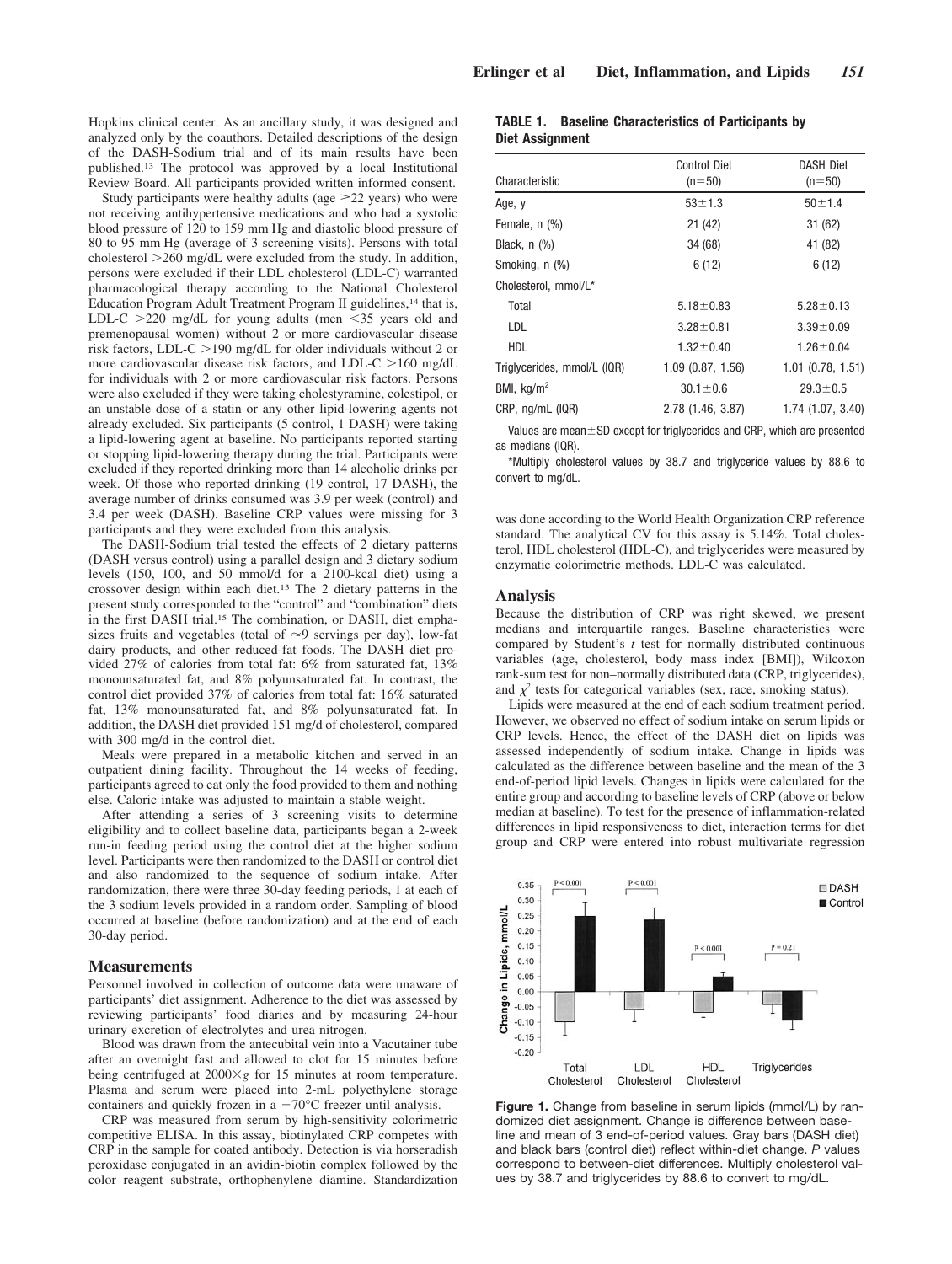|                         | $CRP <$ Median       |                                           |          | CRP > Median          |                                           |          |                      |                                |
|-------------------------|----------------------|-------------------------------------------|----------|-----------------------|-------------------------------------------|----------|----------------------|--------------------------------|
|                         | Baseline*            | Mean Between<br>Diet Change<br>(% Change) | P        | Baseline*             | Mean Between<br>Diet Change<br>(% Change) | P        | P for<br>Interaction | Adjusted P for<br>Interaction+ |
| Cholesterol, mmol/L§    |                      |                                           |          |                       |                                           |          |                      |                                |
| Total                   | $5.06 \pm 0.80$      | $-0.50$ ( $-9.8\%$ )                      | < 0.0001 | $5.37 \pm 0.85$       | $-0.16$ ( $-3.0\%$ )                      | 0.10     | 0.006                | 0.016                          |
| LDL                     | $3.23 \pm 0.65$      | $-0.38(-11.8%)$                           | < 0.0001 | $3.46 \pm 0.80$       | $-0.10$ ( $-3.0\%$ )                      | 0.20     | 0.009                | 0.011                          |
| <b>HDL</b>              | $1.29 \pm 0.36$      | $-0.11(-8.8%)$                            | < 0.0001 | $1.29\pm0.36$         | $-0.09$ (-8.8%)                           | 0.01     | 0.54                 | 0.52                           |
| Triglycerides, mmol/L‡§ | (0.78, 1.53)<br>1.01 | $+0.01 (+0.001\%)$                        | 0.95     | $1.04$ $(0.88, 1.42)$ | $+0.21 (+19.8\%)$                         | < 0.0001 | 0.019                | < 0.003                        |

**TABLE 2. Net Change in Serum Lipids (DASH Minus Control) Over the Entire Treatment Period by Baseline Level of CRP**

Change is the difference between baseline and the mean of the 3 end-of-period values.

\*Baseline values are mean $\pm$ SD except for triglycerides, which are medians (interquartile range).

†Adjusted for baseline lipid level, age, race, sex, smoking, and BMI.

‡Changes are medians (median % change).

§To convert to mg/dL, multiply cholesterol values by 38.7 and triglyceride values by 88.6.

analyses. Additional adjustment was made for age, sex, race (African-American versus non–African-American), smoking status (current, ever, never), and BMI. The continuous relationship between change in lipids and baseline CRP was examined by entering log-transformed CRP as a continuous interaction term with diet in multivariate models. Because of sample size considerations, we could not reliably assess higher order interactions.

Linear regression analysis was used to assess change in serum lipid levels, except for triglycerides, for which median regression was used because of its right-skewed distribution. Change in CRP was also assessed by median regression. All models were adjusted simultaneously for baseline values of each outcome variable. All analyses were conducted according to the principle of intention to treat. All tests were 2-sided and were performed with STATA 7.0 statistical software.

#### **Results**

The mean age of participants was  $52\pm9.9$  years. Participants included 52 women and 75 African-Americans, with a mean BMI of  $29.6 \text{ kg/m}^2$ . There were no significant differences between diet groups at baseline (Table 1).

The DASH diet resulted in significant  $(P<0.001)$  reductions in total cholesterol  $(-0.34 \text{ mmol/L})$ , LDL-C  $(-0.29 \text{ mmol/L})$ , and HDL-C  $(-0.12 \text{ mmol/L})$  levels (Figure 1). Triglyceride levels were not changed significantly with the DASH diet  $(+0.05 \text{ mmol/L}, P=0.21)$ . These findings are consistent with results from the initial DASH trial.16 Median changes in CRP were similar in the control and DASH diets  $(-0.12 \text{ versus } +0.02 \text{ mg/L}, P=0.50).$ 

Table 2 illustrates changes in lipids from the DASH diet, net of control, stratified by baseline level of CRP (below versus above median). In persons with baseline CRP levels below the median  $(< 2.37$  mg/L), the DASH diet significantly reduced total cholesterol (0.5 mmol/L [9.8%], *P*-0.0001) and LDL-C (0.38 mmol/L [11.8%], *P*-0.0001) levels. In persons with a baseline CRP above median, reductions in total cholesterol and LDL-C were modest and not significant  $(0.16 \text{ mmol/L } [3\%]$  and  $(0.10 \text{ mmol/L } [3\%]$ , respectively,  $P \ge 0.10$ ). Reductions in HDL-C from the DASH diet, net of control, were similar in persons with low and high baseline CRP levels (0.11 mmol/L [8.8%] and 0.09 mmol/L [8.8%], respectively,  $P \le 0.01$ ). In persons with low baseline CRP, the DASH diet had no significant effect on triglycerides  $(+0.01 \text{ mmol/L}, P=0.95)$ . However, a significant increase in triglycerides associated with the DASH diet (0.21 mmol/L  $[19.8\%]$ ,  $P<0.0001$ ) was observed among persons with a high baseline CRP. Tests for interaction between diet and baseline CRP were significant for total cholesterol  $(P=0.006)$ , LDL-C  $(P=0.009)$ , and triglycerides  $(P=0.019)$ but not HDL-C  $(P=0.54)$ . These tests for interaction remained significant after adjustment for age, race, sex, smoking, and BMI ( $P = 0.016$ ,  $P = 0.011$ , and  $P < 0.003$ , respectively). Evidence of a statistical interaction between diet and baseline CRP on lipid responsiveness persisted after entering log CRP as a continuous variable in fully adjusted multivariate regression models  $(P \text{ for interaction}=0.001 \text{ for total})$ cholesterol, 0.002 for LDL-C, and 0.056 for triglycerides).

In persons with low CRP, differences in lipid responses to the DASH diet by baseline CRP were evident by 4 weeks and persisted over time (Figure 2). Median triglyceride levels tended to increase; however, triglyceride measurements were less precise than corresponding cholesterol measurements.

#### **Discussion**

Our findings suggest that inflammation significantly and substantially affects the lipid response to a reduced-fat/lowcholesterol diet. In this study, the greatest degree of lipid reduction was seen in persons with low CRP. Conversely, the increase in triglycerides that was expected with greater consumption of carbohydrates occurred only in persons with elevated CRP.

Most circulating cholesterol is the result of endogenous hepatic synthesis. In animal studies, interleukin 6, a potent stimulator of CRP production, inhibits lipoprotein lipase activity in adipocytes<sup>17</sup> and induces hepatic triglyceride secretion.18 In humans, interleukin 6 may be responsible for the lipid abnormalities found in the insulin-resistance syndrome.19

Despite substantial differences in nutrient composition, the DASH diet, net of control, had no significant effect on CRP levels. This finding is in contrast with epidemiological studies showing that diets higher in fiber or the consumption of foods with a lower glycemic index could reduce CRP levels.<sup>20,21</sup> Our findings suggest that previous associations of diet and CRP could be confounded by other unmeasured factors or could be the result of residual confounding from other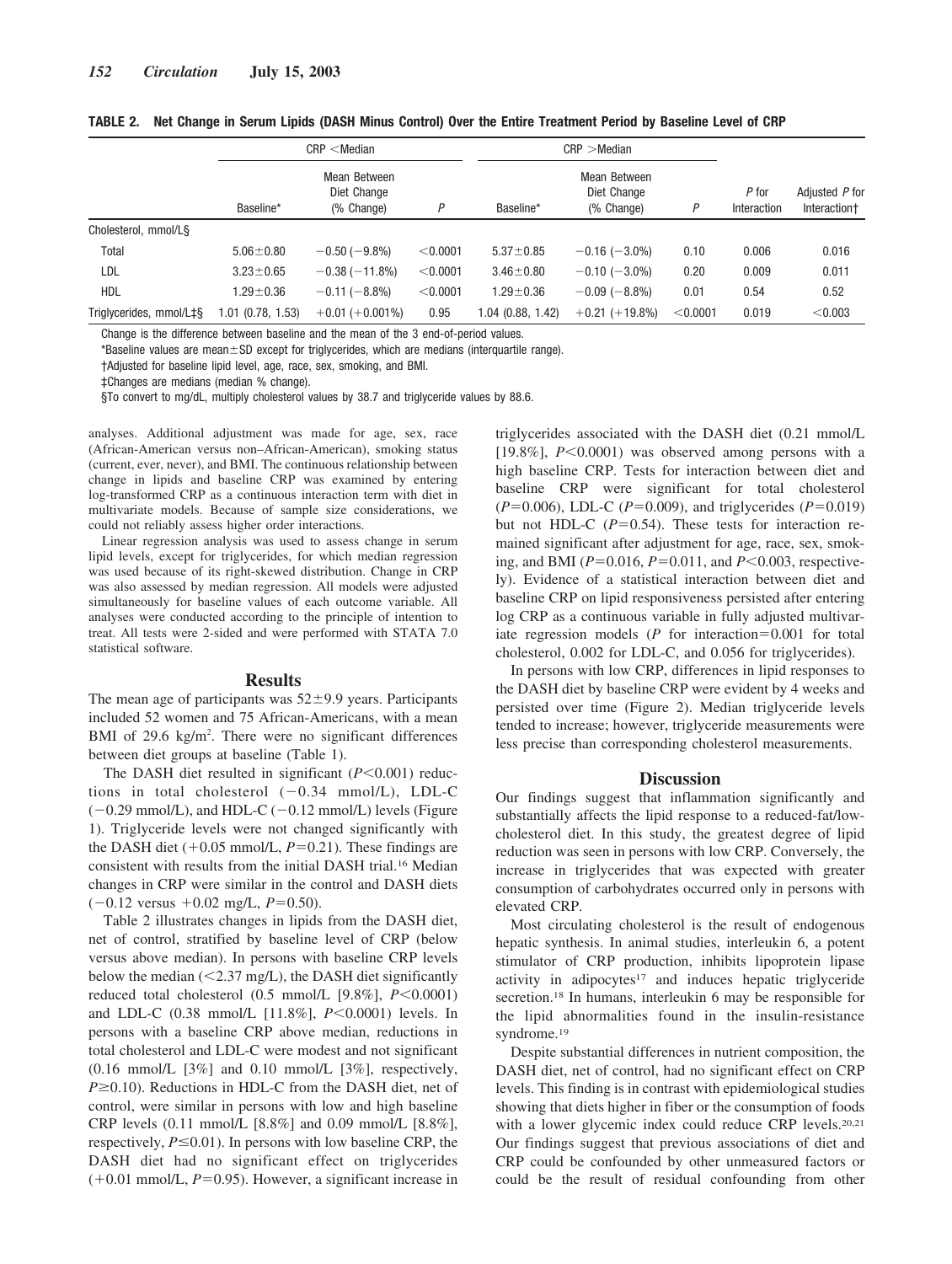

**Figure 2.** Change from baseline at weeks 4, 8, and 12 in blood lipids in persons with low and high baseline CRP level.

potential determinants of CRP, such as weight change.22,23 However, we cannot rule out the possibility that our study was underpowered to detect a small effect of diet on CRP. Overall, we had 80% power to detect a 25% change in CRP.

These findings have both clinical and scientific implications. Specifically, a reduced-fat/low-cholesterol diet that is relatively higher in carbohydrates may be extremely beneficial for persons with low levels of inflammation and could thereby mitigate the need for pharmacological therapy. In contrast, among persons with higher levels of inflammation, such diet changes might increase triglycerides and reduce HDL-C. This apparently adverse pattern of changes in triglycerides and HDL-C commonly occurs in the setting of a reduced-fat/high-carbohydrate diet. Our data suggest that inflammation is at least a marker, if not potentially a determinant, of this adverse response. Perhaps the most important implication of our findings is the use of CRP as a means to distinguish those individuals who are likely to experience a favorable response to reduced-fat/low-cholesterol diet from those who are likely to experience an unfavorable response. In addition, these findings have important implications for the analysis and interpretation of studies examining the relationship between diet and lipids and could partially account for the considerable variability in lipid responsiveness in the literature. For example, previous studies have demonstrated less cholesterol reduction from a low-fat diet among women<sup>16</sup> and overweight individuals.<sup>24-26</sup> Additional studies are needed to determine whether inflammation could account for these observed subgroup differences.

Although we observed highly significant lipid changes in subgroups and significant interactions between subgroups, we cannot rule out the possibility of a spurious finding, ie, type I error. However, as discussed previously, there is a reasonable biological basis for postulating an interaction between diet and inflammation. Clearly, additional studies would be useful both to confirm the interaction and to better assess the point at which inflammation attenuates the beneficial effects of dietary change. Because of sample size considerations, we used median CRP as the cut point in this study.

In summary, our study suggests that inflammation modifies the effects of the DASH diet on serum lipid levels. These findings could have important implications for targeting individuals who are most likely to respond favorably to dietary changes.

#### **Acknowledgments**

This study was supported in part by the following grants: T32-PE-10025 from the National Institutes of Health (Dr Erlinger), U01-HL-57139 from the National Heart, Lung, and Blood Institute (Drs Appel and Miller and J. Charleston), and M01-RR-00052 from the General Clinical Research Center at Johns Hopkins University. We extend our sincere gratitude to the participants and staff for their time and extraordinary commitment to the DASH-Sodium Trial.

## **References**

- 1. Ross R. Atherosclerosis: an inflammatory disease. *N Engl J Med*. 1999; 340:115–126.
- 2. Danesh J, Collins R, Appleby P, et al. Association of fibrinogen, C-reactive protein, albumin, or leukocyte count with coronary heart disease: meta-analyses of prospective studies. *JAMA*. 1998;279: 1477–1482.
- 3. Ridker PM, Cushman M, Stampfer MJ, et al. Inflammation, aspirin, and the risk of cardiovascular disease in apparently healthy men. *N Engl J Med*. 1997;336:973–979.
- 4. Ridker PM, Rifai N, Stampfer MJ, et al. Plasma concentration of interleukin-6 and the risk of future myocardial infarction among apparently healthy men. *Circulation*. 2000;101:1767–1772.
- 5. Rohde LE, Hennekens CH, Ridker PM. Survey of C-reactive protein and cardiovascular risk factors in apparently healthy men. *Am J Cardiol*. 1999;84:1018 –1022.
- 6. Gallin JI, Kaye D, O'Leary WM. Serum lipids in infection. *N Engl J Med*. 1969;281:1081–1086.
- 7. Cabana VG, Siegel JN, Sabesin SM. Effects of the acute phase response on the concentration and density distribution of plasma lipids and apolipoproteins. *J Lipid Res*. 1989;30:39 – 49.
- 8. Khovidhunkit W, Memon RA, Feingold KR, et al. Infection and inflammation-induced proatherogenic changes of lipoproteins. *J Infect Dis*. 2000;181(suppl 3):S462–S472.
- 9. Ettinger WH Jr, Sun WH, Binkley N, et al. Interleukin-6 causes hypocholesterolemia in middle-aged and old rhesus monkeys. *J Gerontol A Biol Sci Med Sci*. 1995;50:M137–M140.
- 10. Feingold KR, Krauss RM, Pang M, et al. The hypertriglyceridemia of acquired immunodeficiency syndrome is associated with an increased